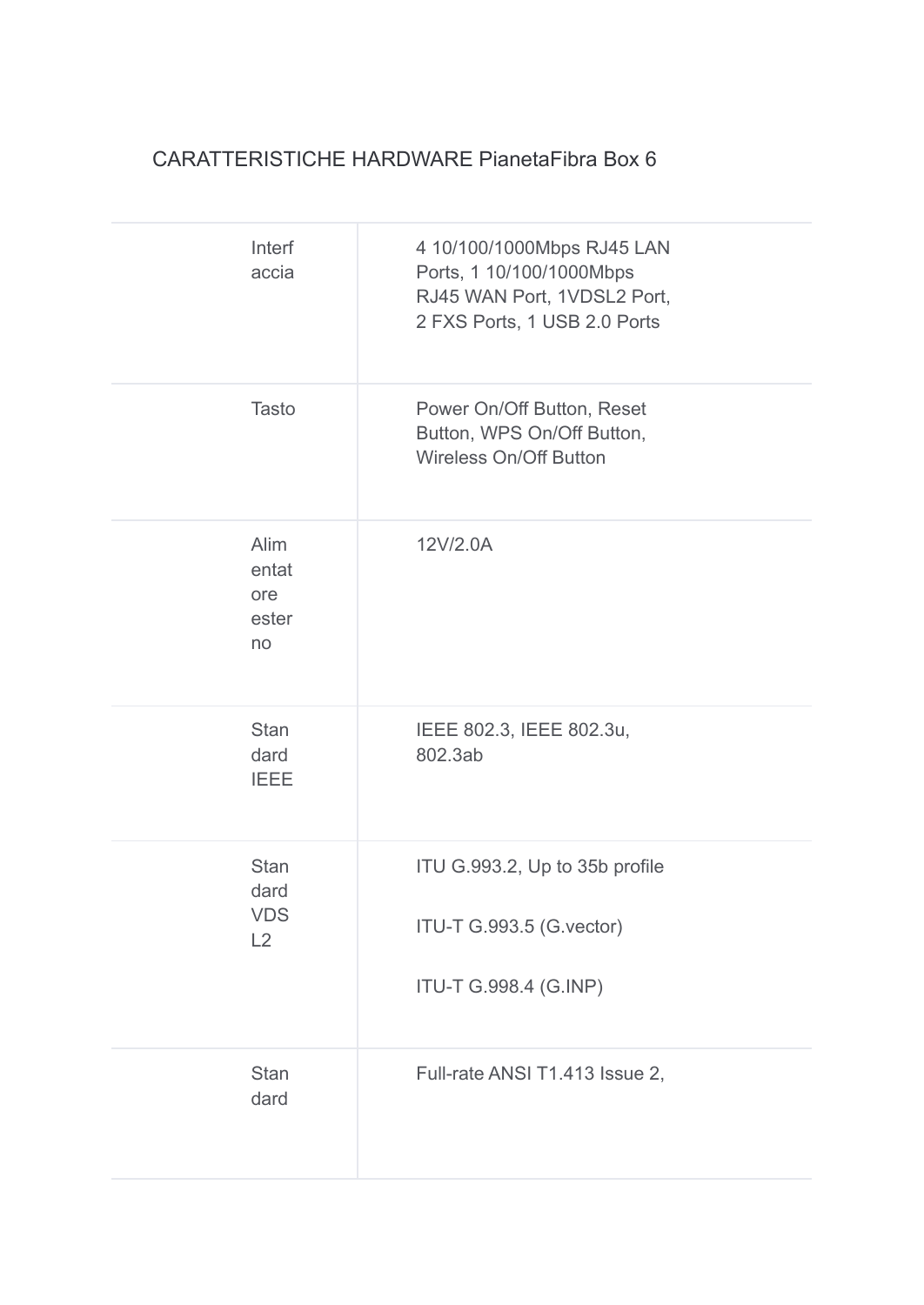| <b>ADS</b><br>L                                                | ITU-T G.992.1(G.DMT),<br>ITU-T G.992.2(G.Lite),                            |
|----------------------------------------------------------------|----------------------------------------------------------------------------|
|                                                                | ITU-T G.994.1 (G.hs),                                                      |
|                                                                | <b>ITU-T G.995.1</b>                                                       |
| <b>Stan</b><br>dard<br><b>ADS</b>                              | ITU-T G.992.3 (G.DMT.bis)                                                  |
| L2                                                             | ITU-T G.992.4 (G.lite.bis)                                                 |
| <b>Stan</b><br>dard<br><b>ADS</b><br>$L2+$                     | <b>ITU-T G.992.5</b>                                                       |
| <b>Dime</b><br>nsion<br>i(Lx)<br>$P \times A$<br>$\mathcal{E}$ | $8.4 \times 5.7 \times 3.2$ in. (214.0 $\times$<br>$144.5 \times 80.0$ mm) |

## **CARATTERISTICHE WIRELESS**

| <b>Stan</b><br>dard<br>wirel<br><b>ess</b> | IEEE 802.11 ax/ac/n/a 5GHz,<br>IEEE 802.11b/g/n 2.4GHz |
|--------------------------------------------|--------------------------------------------------------|
|--------------------------------------------|--------------------------------------------------------|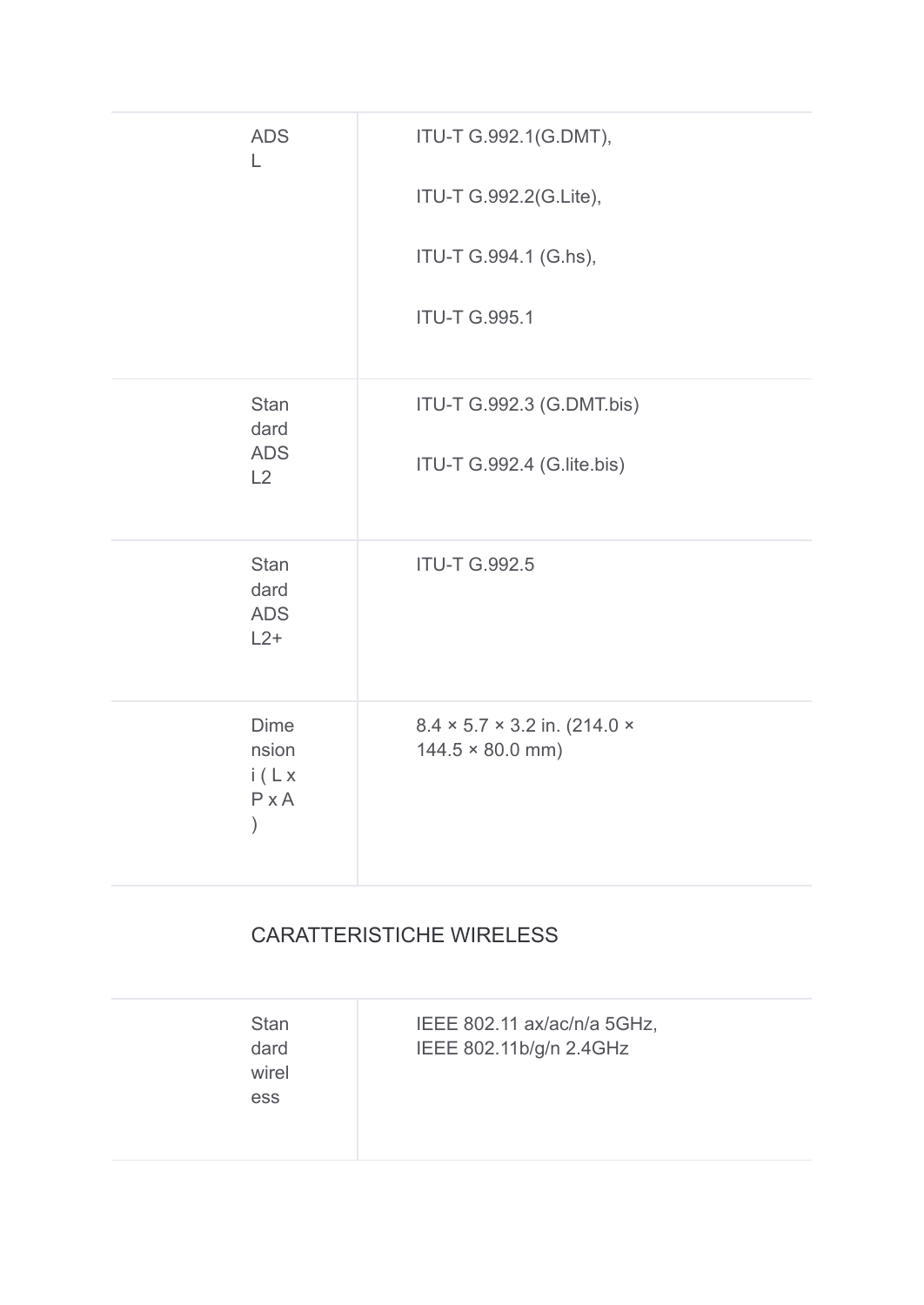| Freq<br>uenz<br>a                         | 2.4GHz and 5GHz(not<br>Supports DFS)                                                    |
|-------------------------------------------|-----------------------------------------------------------------------------------------|
| Sign<br>al<br>rate                        | 1201Mbps at 5GHz, 300Mbps<br>at 2.4GHz                                                  |
| Pote<br>nza<br>di<br>trasm<br>issio<br>ne | <20dBm (2.4GHz), <23dBm<br>(5GHz)                                                       |
| Funzi<br>onalit<br>à<br>wirel<br>ess      | <b>Enable/Disable Wireless</b><br>Radio, WDS Bridge, WMM,<br><b>Wireless Statistics</b> |
| Sicur<br>ezza<br>wirel<br>ess             | 64/128-bit WEP, WPA/WPA2,<br>WPA-PSK/WPA-PSK2<br>encryptions                            |
| Sche<br>dulaz<br>ione<br>wirel<br>ess     | Support 2.4GHz and 5GHz<br><b>Wireless Schedule</b>                                     |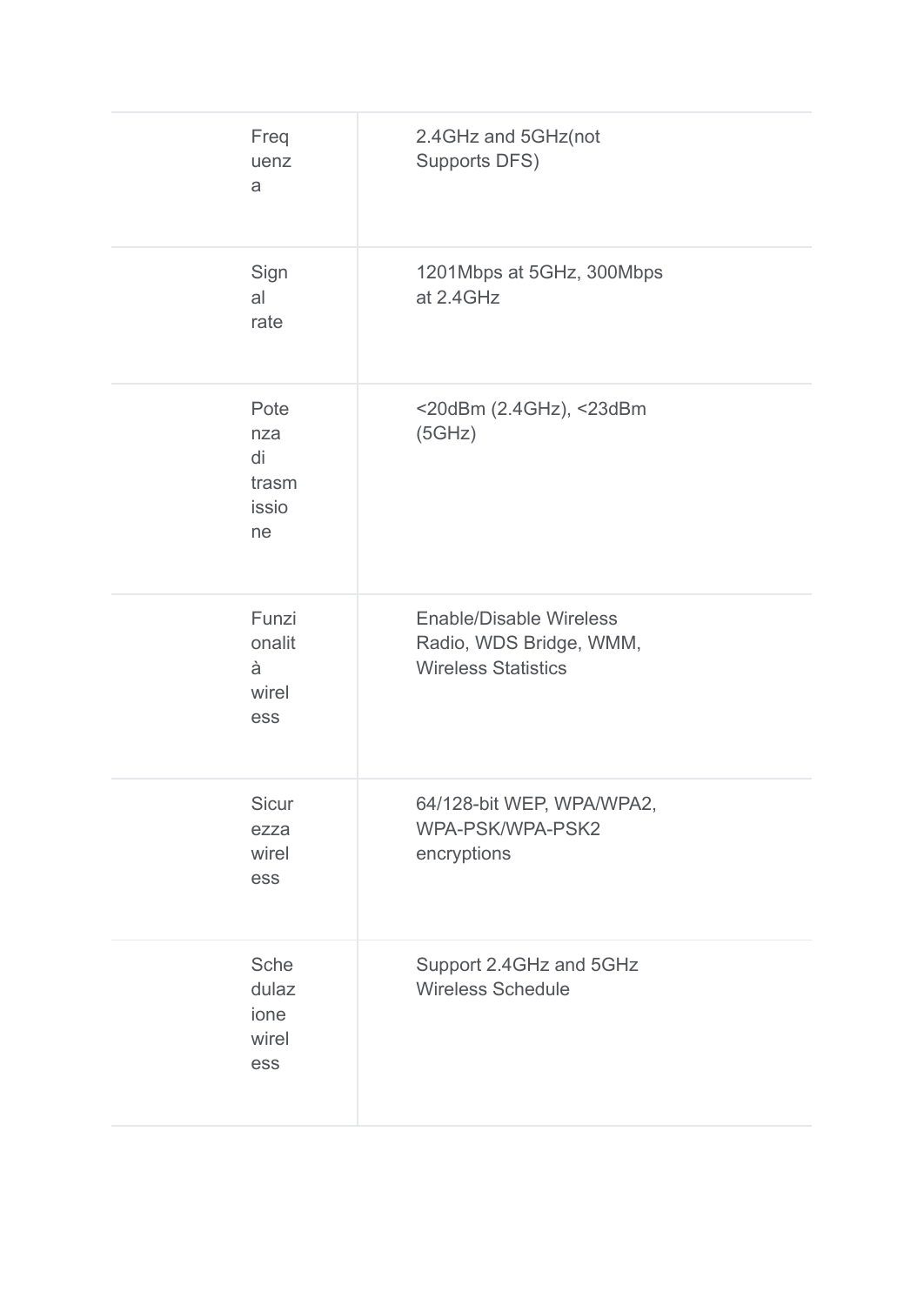## CARATTERISTICHE SOFTWARE

| QoS<br>(Qual<br>ity of<br>Servi<br>ce) | ATM QoS, Bandwidth Control                                                                                                                                                       |
|----------------------------------------|----------------------------------------------------------------------------------------------------------------------------------------------------------------------------------|
| <b>Sicur</b><br>ezza                   | NAT Firewall, SPI Firewall,<br><b>Access Control, Service</b><br>Filtering, Denial of Service<br>(DoS), SYN Flooding, Ping of<br>Death, IP and MAC Address<br><b>Binding</b>     |
| Gesti<br>one                           | <b>Web Based Configuration</b><br>(HTTP), Remote management,<br>Command Line Interface, SSL<br>for TR-069, SNMP v1/2c,<br>Diagnostic Tools, Web Based<br><b>Firmware Upgrade</b> |
| <b>DHC</b><br>P                        | Server, Client, DHCP Client<br>List, Address Reservation,<br><b>DHCP Relay</b>                                                                                                   |
| Port<br>forwa<br>rding                 | Virtual Server, Port Triggering,<br>DMZ, ALG, UPnP                                                                                                                               |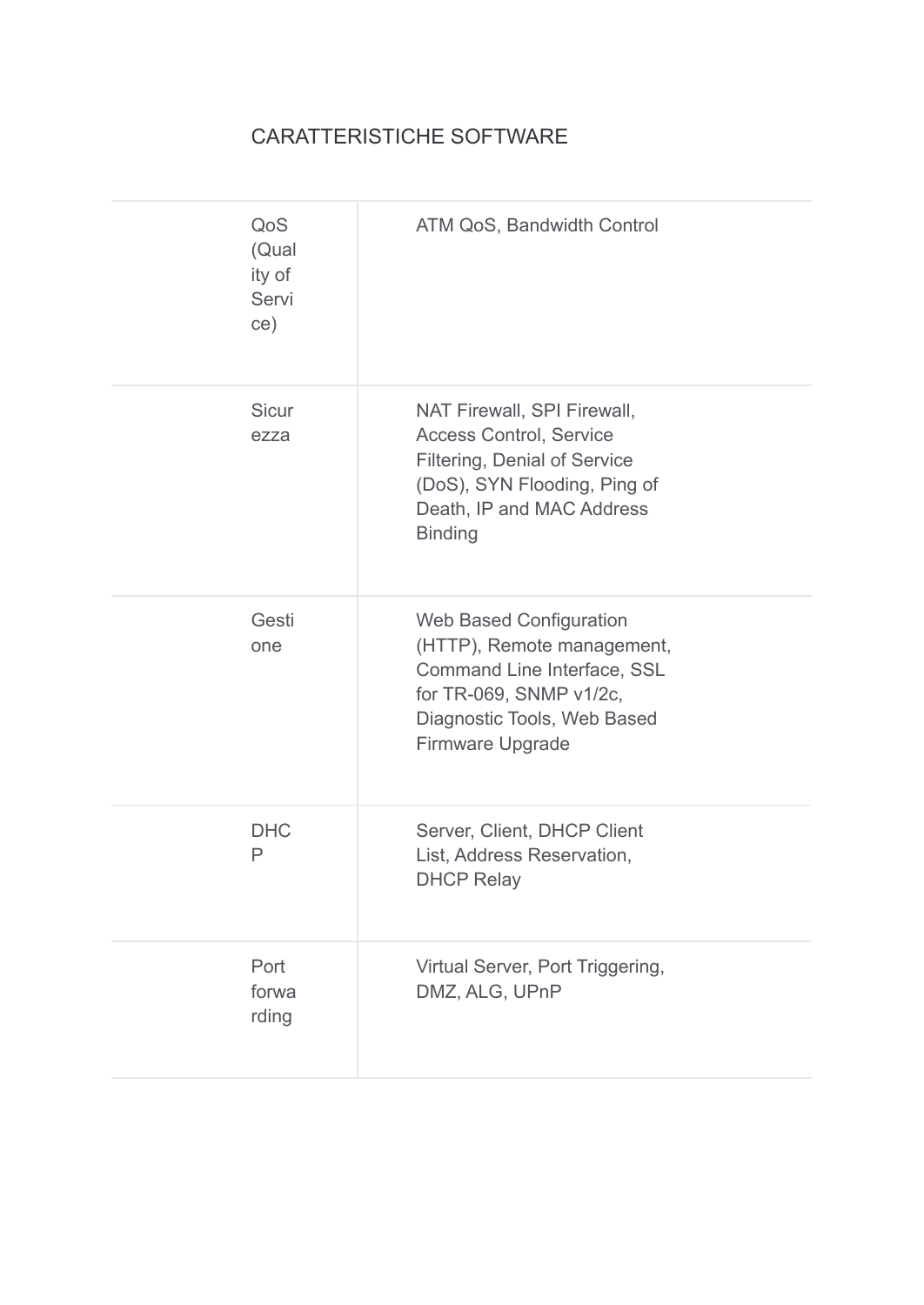| Dyna<br>mic<br><b>DNS</b>             | DynDns, NO-IP                                                                                                                                                                              |
|---------------------------------------|--------------------------------------------------------------------------------------------------------------------------------------------------------------------------------------------|
| <b>VPN</b>                            | OpenVPN, PPTP VPN, IPSec<br><b>VPN</b>                                                                                                                                                     |
| Proto<br>colli                        | Support IPv4 and IPv6                                                                                                                                                                      |
| Carat<br>teristi<br>che<br><b>ATM</b> | ATM Forum UNI3.1/4.0, PPP<br>over ATM (RFC 2364), PPP<br>over Ethernet (RFC2516),<br>IPoA (RFC1577/2225),<br>MER\IPoE (RFC 1483<br>Routed), Bridge (RFC1483<br>Bridge), PVC - Up to 8 PVCs |
| Funzi<br>onalit<br>à<br>avan<br>zate  | Auto Gateway, Parental<br><b>Controls, Network Address</b><br>Translation(NAT), Port<br>Mapping (Grouping), Static<br>Routing, RIP v1/v2 (optional),<br>DNS Relay, DDNS, IGMP<br>V1/V2/V3  |
| Cond<br>ivisio<br>ne<br><b>USB</b>    | Support Samba (Storage) /<br>FTP Server / Media Server,<br>3G/4G Modem                                                                                                                     |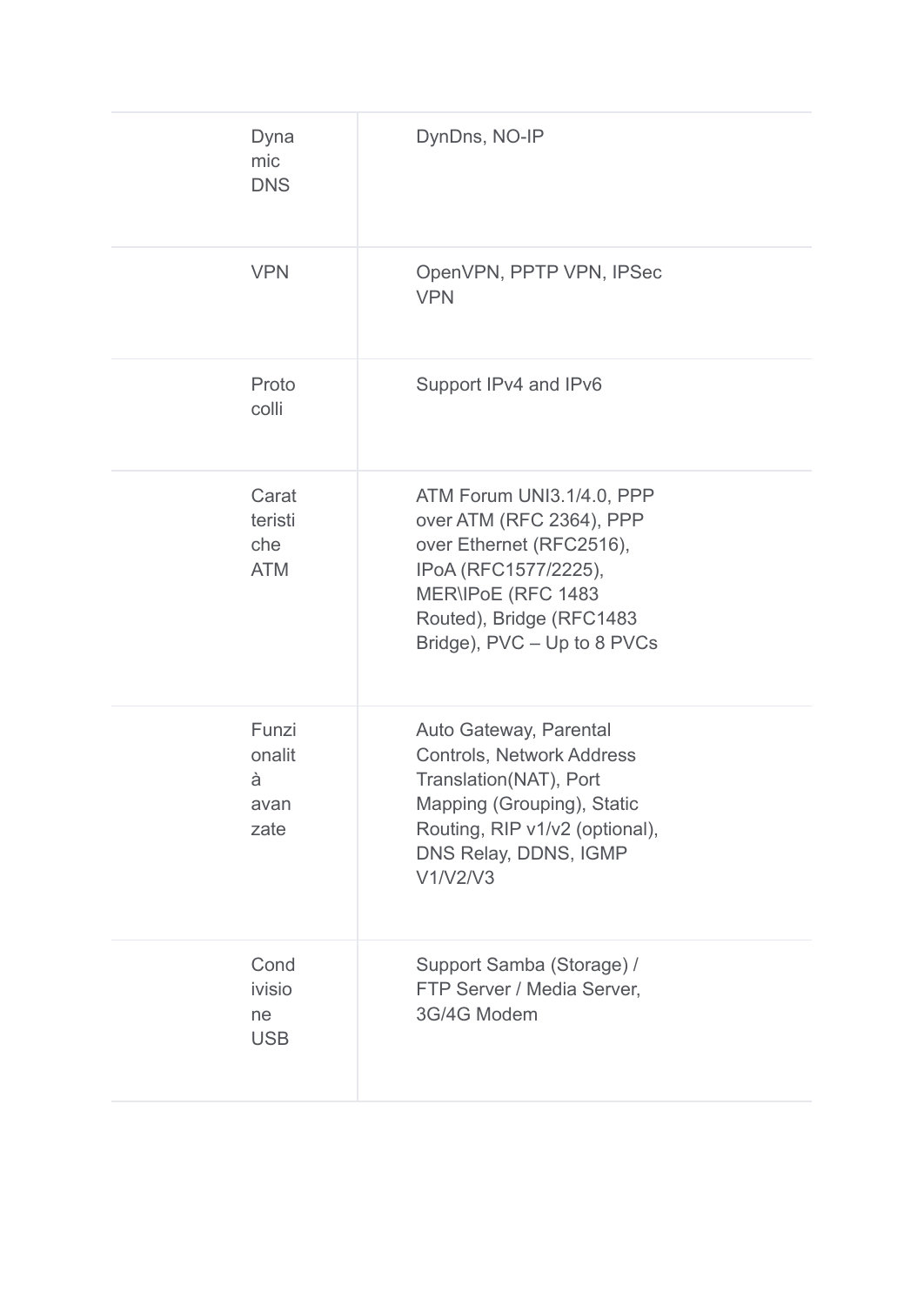| Rete<br>ospiti                 | 2.4 GHz and 5 GHz multi SSID          |
|--------------------------------|---------------------------------------|
| <b>VPN</b><br><b>IPse</b><br>C | Support up to 16 IPSec VPN<br>tunnels |

## **ALTRO**

| Certif<br>icazi<br>one             | <b>CE</b>                                                                                                                                                                                                         |
|------------------------------------|-------------------------------------------------------------------------------------------------------------------------------------------------------------------------------------------------------------------|
| Requ<br>isiti<br>di<br>siste<br>ma | Microsoft Windows 98SE, NT,<br>2000, XP, Vista™ or Windows<br>7, 8, 8.1, 10, MAC OS,<br>NetWare, UNIX or Linux<br>Internet Explorer 11, Firefox<br>12.0, Chrome 20.0, Safari 4.0,<br>or other Java-enabled brower |
| Ambi<br>ente                       | <b>Operating Temperature:</b><br>$0^{\circ}$ C~40°C (32°F ~104°F)<br>Storage Temperature:<br>$-40^{\circ}$ C~70°C (-40°F ~158°F)<br>Operating Humidity: 10%~90%<br>non-condensing                                 |